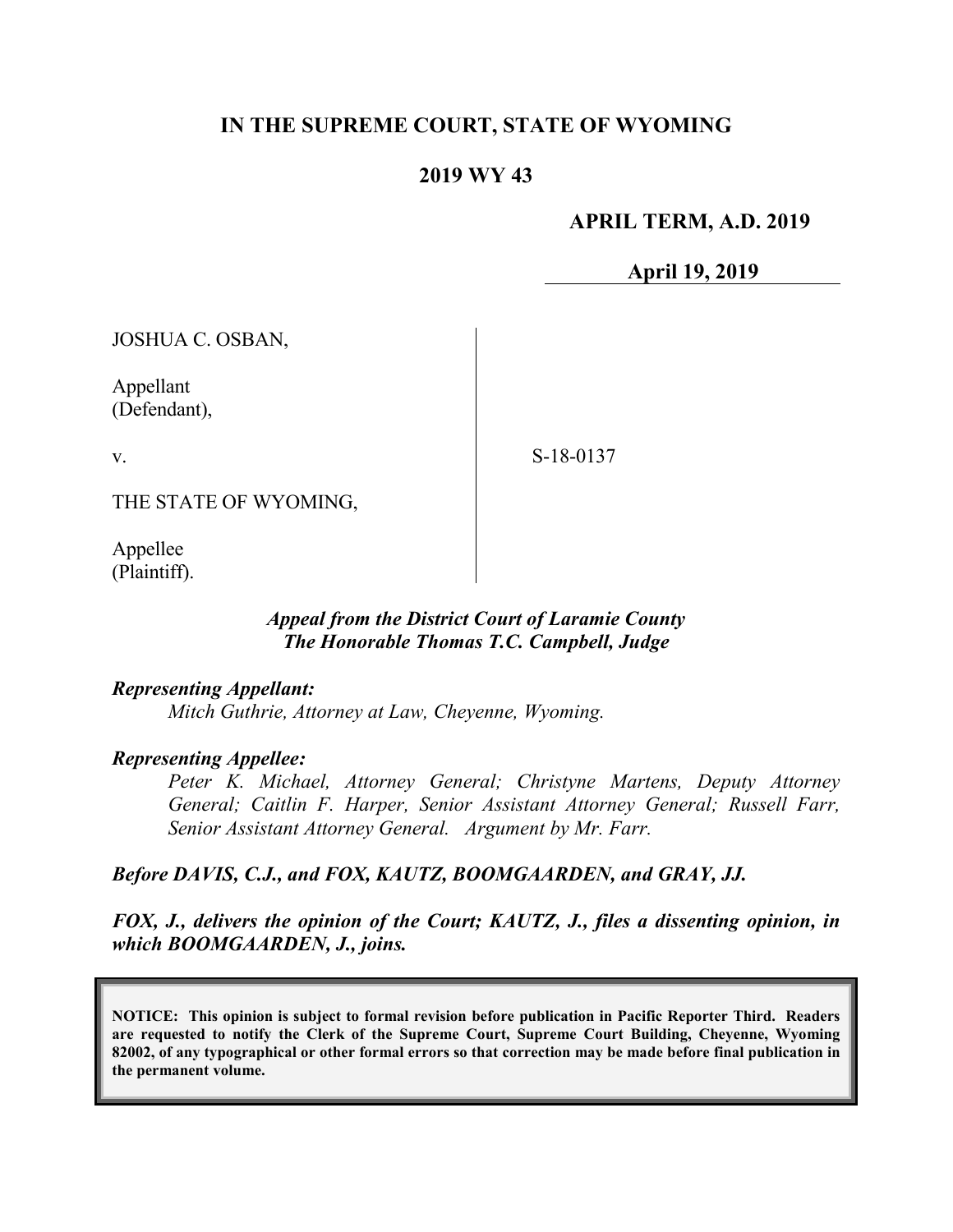# **FOX, Justice.**

[¶1] A jury convicted Joshua C. Osban of possession of methamphetamine. Mr. Osban appeals his conviction, arguing the State failed to bring him to trial within 180 days following his arraignment as required by Wyoming Rule of Criminal Procedure 48. He also claims the district court should have suppressed the methamphetamine found in a container inside his truck because the search of the container was unreasonable. We reverse.

### *ISSUES*

- [¶2] Mr. Osban raises two issues:
	- I. Whether Mr. Osban's right to a speedy trial under W.R.Cr.P. 48 was violated when his trial commenced 194 days after his arraignment.
	- II. Whether the district court erred when it denied Mr. Osban's motion to suppress the methamphetamine officers discovered in his truck.

Because we reverse on the speedy trial issue, we do not address the motion to suppress.

### *FACTS*

[¶3] Cheyenne Police Officer Jonathan Smith responded to a report that a man had fired a gun at a party. When he arrived at the scene, the homeowner told Officer Smith that her ex-husband, Mr. Osban, had come to the house and argued with her boyfriend, Christopher Cash. She said the argument ended when Mr. Osban shot a gun at Mr. Cash and then drove away. Another witness told Officer Smith that she saw some mud splatter beside Mr. Cash's leg after the shot was fired. Officers found a .22 Super X casing in the area where witnesses indicated Mr. Osban had fired the shot.

[¶4] Mr. Osban was later apprehended at his home, and a search revealed a .22 caliber pistol, cartridges, and methamphetamine. The State charged Mr. Osban with one count of aggravated assault and battery, in violation of Wyo. Stat. Ann. § 6-2-502(a)(i) (LexisNexis 2017), and one count of possession of methamphetamine, in violation of Wyo. Stat. Ann. § 35-7-1031(c)(ii) (LexisNexis 2017). Mr. Osban filed a demand for speedy trial, and he pleaded not guilty to both charges at his arraignment on May 5, 2017. In its criminal case management order, the district court acknowledged that Mr. Osban's 180-day trial deadline under Rule 48 would run on November 1, 2017, and it set Mr. Osban's trial for August 14, 2017. The district court later reset the trial for October 16, 2017.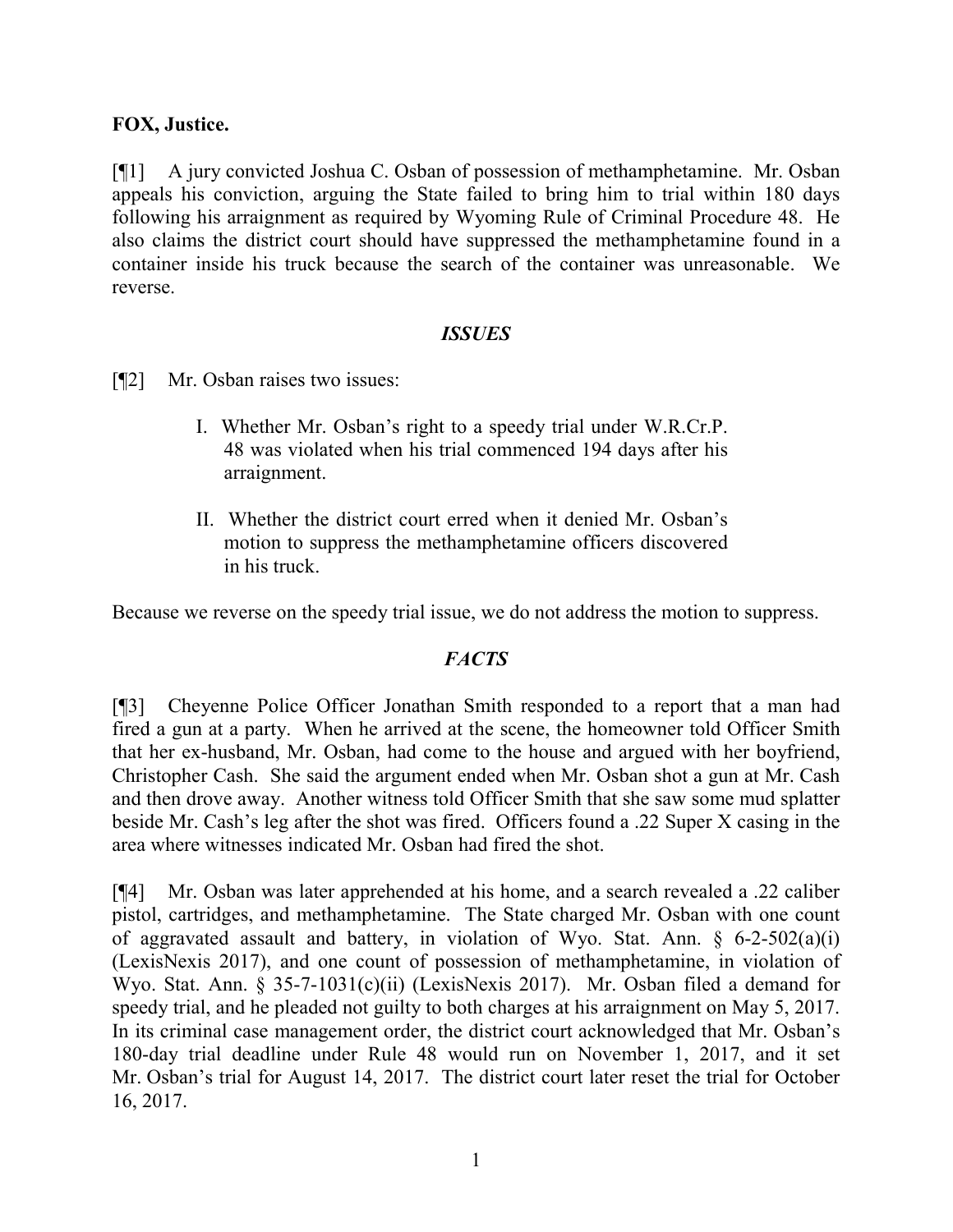[¶5] On October 2, 2017, the State filed a petition to revoke Mr. Osban's bond after he tested positive for methamphetamine and alcohol. On October 5, 2017, the district court ordered the clerk of court to issue a bench warrant, which it did the next day. Defense counsel met with Mr. Osban and informed him it was important he turn himself in to law enforcement in order to maintain the October 16, 2017 trial date. On October 12, 2017, Mr. Osban surrendered himself at the Laramie County Detention Center, where he was served with the warrant. The next day, Mr. Osban's counsel filed a notice that the bench warrant had been executed and Mr. Osban was in custody. Later that day, counsel was informed by district court staff that Mr. Osban's October 16, 2017 trial date had been vacated. Written notice of the vacated trial setting was not filed until October 25, 2017, when an order on scheduling conference and an order resetting the jury trial were filed. The latter order stated the October 16, 2017 trial had been vacated because Mr. Osban had "absconded in violation of his bond," and both orders reset the trial for November 13, 2017. On November 6, 2017, Mr. Osban filed a motion to dismiss the charges against him because his trial had not taken place on or before November 1, 2017—his Rule 48 deadline. On November 9, 2017, the district court held a hearing on the matter and denied the motion. The district court determined it had not violated Rule 48(b) because when a warrant is issued, the "defendant is unavailable" for trial. It also mentioned that the trial stack required the continuance in the due administration of justice.

[¶6] After being reset one last time, Mr. Osban's trial commenced on November 15, 2017. The jury convicted him of possessing methamphetamine but acquitted him of the aggravated assault and battery charge. The district court sentenced Mr. Osban to two to five years of imprisonment but suspended the sentence in favor of three years of supervised probation.<sup>[1](#page-2-0)</sup> Mr. Osban filed a timely notice of appeal.

### *DISCUSSION*

### *W.R.Cr.P. 48 Speedy Trial*

[¶7] Mr. Osban claims his right to a speedy trial was violated when the district court *sua sponte* vacated the October 16, 2017 trial setting without giving him an opportunity to object, resulting in his trial taking place after the 180-day deadline required by W.R.Cr.P. 48(b).<sup>[2](#page-2-1)</sup> Mr. Osban filed a motion to dismiss on this basis, and the district

<span id="page-2-0"></span> <sup>1</sup> By the time Mr. Osban's appeal matured before this Court, the district court had revoked Mr. Osban's probation and imposed the underlying sentence, which it had reduced to 18 to 36 months.

<span id="page-2-1"></span><sup>&</sup>lt;sup>2</sup> Defendants also have the right to a speedy trial under the Sixth Amendment to the United States Constitution. The constitutional analysis is separate from the analysis we use to consider a speedy trial claim under Rule 48(b). *See Castellanos v. State*, 2016 WY 11, ¶¶ 49-51, 69, 366 P.3d 1279, 1294-95, 1299 (Wyo. 2016); *Rhodes v. State*, 2015 WY 60, ¶¶ 10, 17, 348 P.3d 404, 407-08, 410-11 (Wyo. 2015). Mr. Osban mentions his constitutional right to a speedy trial in his appellate brief but does not provide the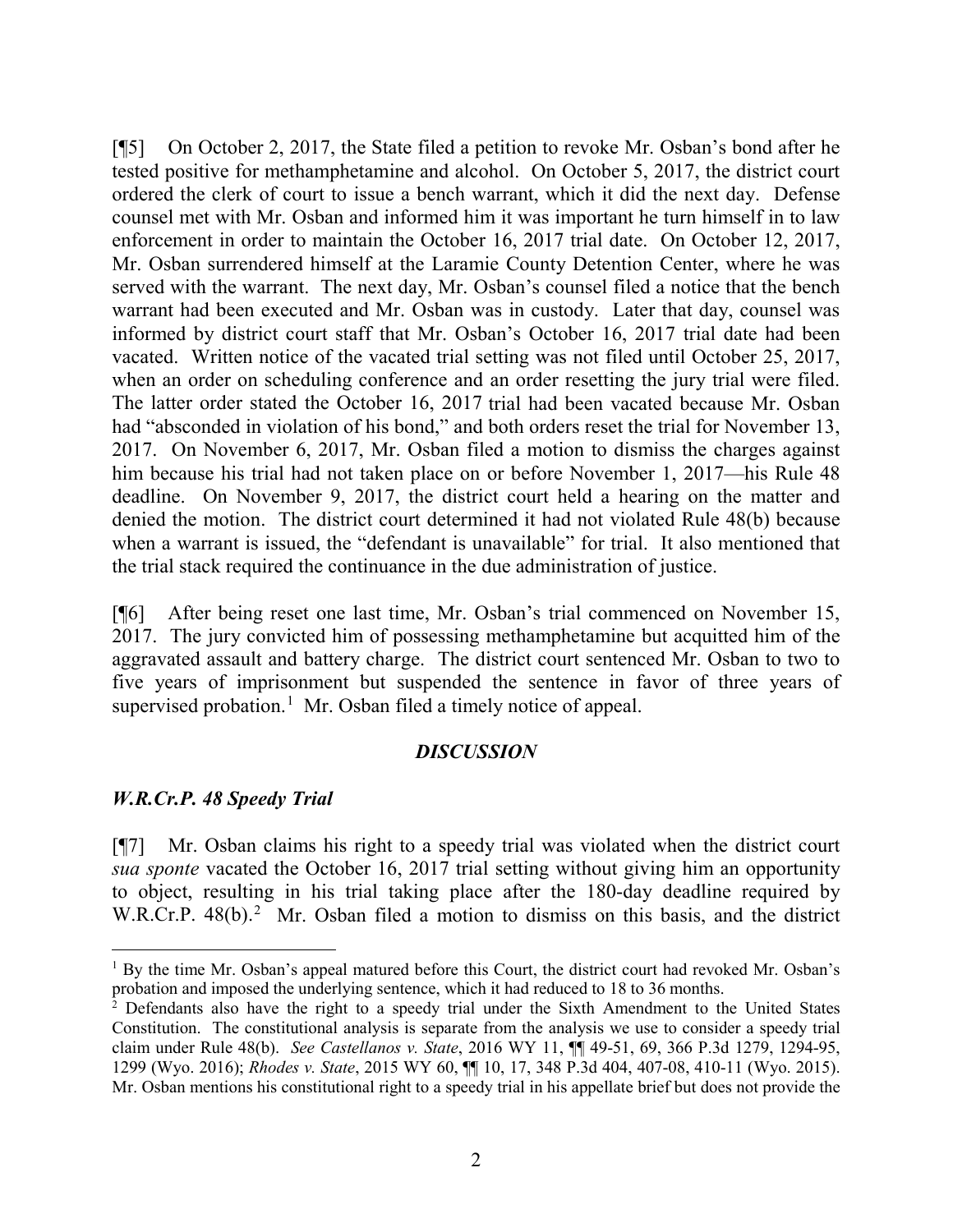court denied the motion. We review speedy trial claims under Rule 48 de novo. *Castellanos v. State*, 2016 WY 11, ¶ 48, 366 P.3d 1279, 1294 (Wyo. 2016).

[¶8] The constitutional right to a speedy trial has amorphous contours. *Barker v. Wingo*, 407 U.S. 514, 522, 92 S.Ct. 2182, 2188, 33 L.Ed.2d 101 (1972).The purpose of W.R.Cr.P. 48, and similar rules across the country, is to provide structure to that right. *See Castellanos*, 2016 WY 11, ¶ 49, 366 P.3d at 1294. The rule's provisions "are mandatory." *Rodiack v. State*, 2002 WY 137, ¶ 9, 55 P.3d 1, 3 (Wyo. 2002) (citations omitted). The rule provides for trial within 180 days of arraignment, with certain exceptions. Mr. Osban was arraigned on May 5, 2017, and the district court acknowledged that Mr. Osban's trial must be held on or before November 1, 2017, to comply with the rule. Continuances beyond the 180 days are excusable in certain situations:

> (b)(4) Continuances exceeding 180 days from the date of arraignment may be granted by the trial court as follows:

> > (A) On motion of defendant supported by affidavit; or

(B) On motion of the attorney for the state or the court if:

(i) The defendant expressly consents;

(ii) The state's evidence is unavailable and the prosecution has exercised due diligence; or

(iii) Required in the due administration of justice and the defendant will not be substantially prejudiced; and

(C) If a continuance is proposed by the state or the court, the defendant shall be notified. If the defendant objects, the defendant must show in writing how the delay may prejudice the defense.

 $\overline{a}$ 

relevant standard or an analysis of that standard. Therefore, we limit Mr. Osban's claim to Rule 48(b). *See Sonnett v. First American Title Ins. Co.*, 2013 WY 106, ¶ 26, 309 P.3d 799, 808 (Wyo. 2013) (quoting *Elder v. Jones*, 608 P.2d 654, 660 (Wyo. 1980)) ("An appellant is required to present this court with relevant authority and cogent argument. It is not enough to identify a potential issue with the expectation that this court will flesh out the matter from there. The appellant, at a minimum, must attempt to relate the rule of law he depends upon to the facts of his case.").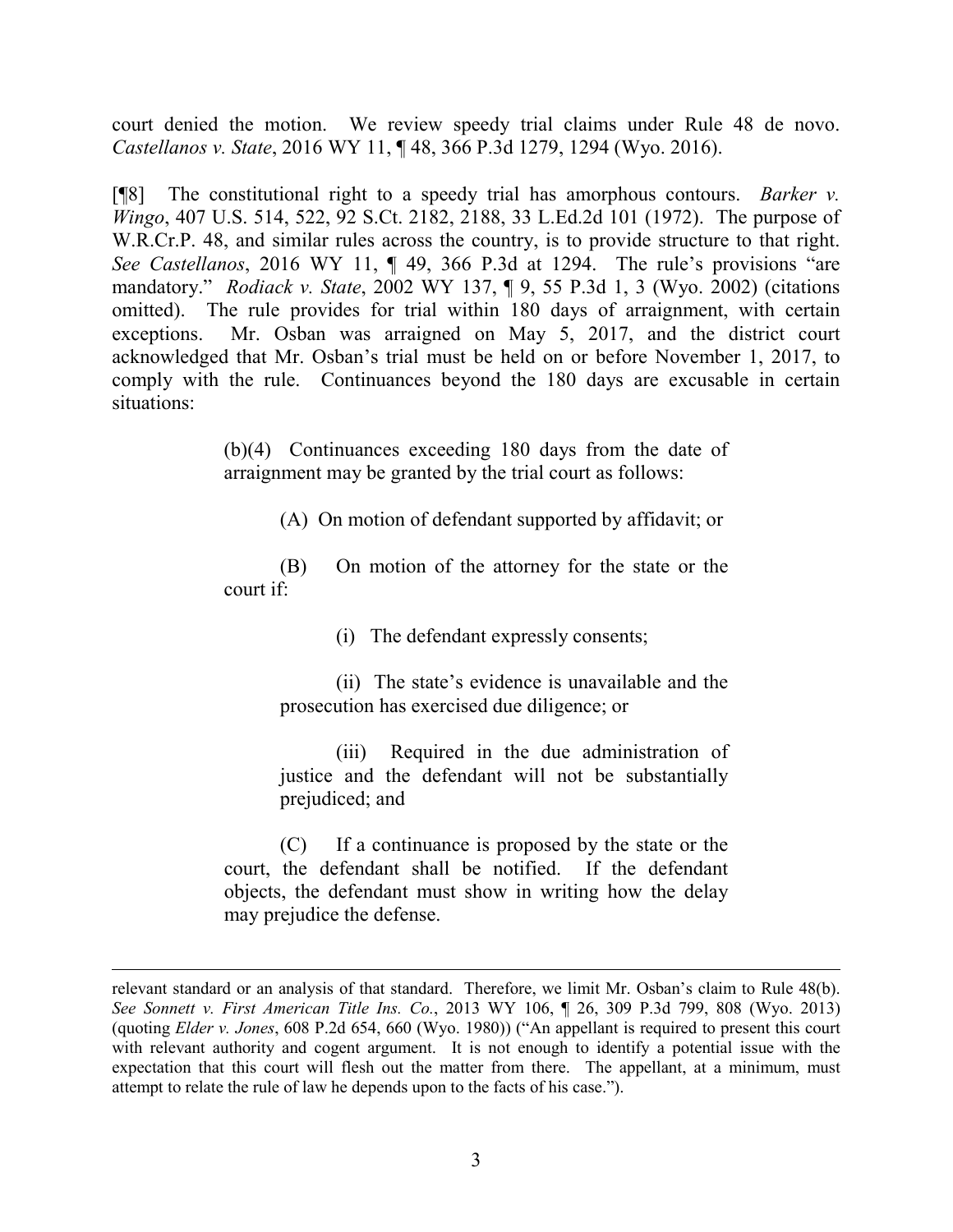W.R.Cr.P. 48(b)(4). Despite its mandatory nature, neither the rule nor this Court imposes a "set of specific procedural requirements to which a court must adhere in re-setting a trial date[.]" *Castellanos*, 2016 WY 11, ¶ 63, 366 P.3d at 1298.

[¶9] The district court continued the trial because it believed that Mr. Osban had "absconded in violation of his bond," making him unavailable for the proceedings under Rule 48(b)(6). We cannot agree with the district court's conclusion. The arrest warrant was not issued because Mr. Osban had absconded or failed to appear for testing or other proceedings; instead, the State alleged he violated his bond because he had tested positive for alcohol and methamphetamine. We do not believe the rule's phrase "unavailable for any proceeding" is so broad as to encompass an outstanding arrest warrant for a bond violation unrelated to the location of a defendant, particularly when the defendant has not actually missed any proceedings. The district court's statement that Mr. Osban was unavailable under Rule 48(b)(6) is not supported by any facts in the record.

[¶10] We turn to the State's argument that the due administration of justice under (b)(4)(B)(iii) required the continuance, and perhaps it might have. We appreciate that the district court was aware of the speedy trial deadline in Mr. Osban's case, and specifically left his case on the October 16, 2017 trial stack despite defense counsel's suggestion that "I'm not in a rush to try it on the 16th of October."<sup>[3](#page-4-0)</sup> As the trial date approached, the court had to account for the "17 or 18" other cases on the October 16, 2017 trial stack in conjunction with the fact that there was an unexecuted warrant for Mr. Osban's arrest. Rule  $48(b)(4)(B)(iii)$  recognizes that continuances beyond the 180-day threshold are appropriate when "[r]equired in the due administration of justice," and the district court's ability to manage a crowded docket can fall into this category. *Germany v. State*, 999 P.2d 63, 66 (Wyo. 2000).

[¶11] Here, however, the district court ignored the procedures required when a continuance is proposed "in the due administration of justice" under  $(b)(4)(B)(iii)$ , and instead found retroactively that its crowded docket compelled the continuance. Most district courts have very crowded dockets. If they are permitted to ignore the speedy trial rule and retroactively justify the delay, Rule 48's speedy trial requirement is rendered meaningless.[4](#page-4-1) Further, the language of the rule does not permit the lack of formality that occurred here.

<span id="page-4-0"></span><sup>&</sup>lt;sup>3</sup> The State does not argue that this statement amounted to a motion by defense counsel to continue the October 16, 2017 trial setting. Nor could it. To continue a trial based on the defendant's motion, that motion must be supported by an affidavit. W.R.Cr.P. 48(b)(4)(A).

<span id="page-4-1"></span><sup>4</sup> *Cf. Webb v. State*, 2017 WY 108, ¶ 50, 401 P.3d 914, 929-30 (Wyo. 2017) (Fox, J. & Burke, C.J., concurring in part and dissenting in part) ("[T]he State's repeated circumvention of the speedy trial rule by dismissing and refiling [an Information] to start the [speedy trial] clock anew has the effect of eviscerating W.R.Cr.P. 48.") (footnote omitted).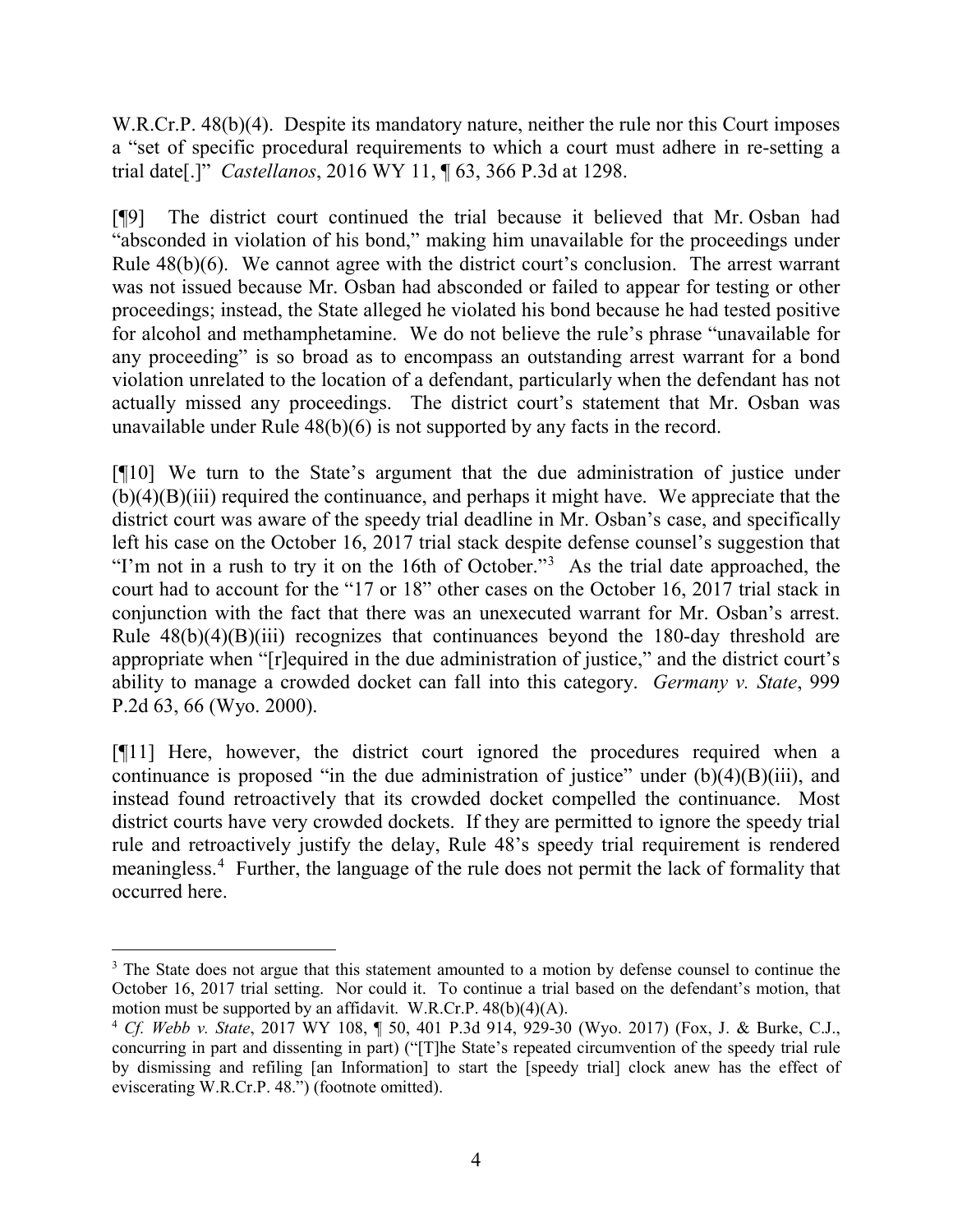[¶12] Rule 48(b)(4)(C) requires that the court provide the defendant notice of a *proposed* continuance and an opportunity to object and establish how the delay "may prejudice the defense."

> (C) If a continuance is proposed by the state or the court, the defendant shall be notified. If the defendant objects, the defendant must show in writing how the delay may prejudice the defense.

[¶13] The district court did not comply with this requirement. On October 13, 2017, court staff informed Mr. Osban's attorney, not that the court proposed moving his trial date, but that the court had already vacated the original setting. There is no indication in the record that the court informed Mr. Osban's attorney at that time that the court had reset the trial, only that it had vacated the original setting. It was not until almost two weeks later that the court reset Mr. Osban's trial beyond the required 180 days; again, after it had already vacated the original setting without allowing Mr. Osban the chance to object or otherwise respond to a proposed continuance. This procedure violated the notice and opportunity to be heard purpose of subsection  $(b)(4)(C)$ .

[¶14] The State cites *Vlahos v. State*, 2003 WY 103, 75 P.3d 628 (Wyo. 2003), in support of its argument that Mr. Osban was required to show prejudice by the delay. But in *Vlahos*, unlike here, the court had put the defendant on notice that his case might be continued and that he should bring speedy trial concerns to the court's attention. *Id.* at ¶¶ 14-15, 75 P.3d at 633. Without such notice, it was not Mr. Osban's burden to establish prejudice under (b)(4)(C).

[¶15] A court must comply with (b)(4)(C) *before* it continues a trial. *See Taylor v. State*, 2001 WY 13, ¶ 12, 17 P.3d 715, 720 (Wyo. 2001) ("As *Germany* [*v. State*, 999 P.2d 63 (Wyo. 2000)] decided, both the Court and the State made the efforts required by W.R.Cr.P. 48(b) to notify Germany that its crowded docket required a continuance, and he had the opportunity to object and show prejudice. Taylor asserts that did not happen in this case, and our review reveals nothing in the record to contradict his assertion.") (internal citation omitted); *Sides v. State*, 963 P.2d 227, 230 (Wyo. 1998) ("The district judge heard appellant's objections, *then continued the trial* for the valid reasons set forth above.") (emphasis added); *Springfield v. State*, 860 P.2d 435, 452 (Wyo. 1993); *Whiteplume v. State*, 841 P.2d 1332, 1336 (Wyo. 1992) ("From the trial court's description of its considerations for continuing the [] trial date, as contained in its order, it is clear the trial court continued the trial date in the interests of the due administration of justice and *after hearing from appellant's lawyer* that he favored a continuance.") (emphasis added).

[¶16] Although we have said that we do not "impose a set of specific procedural requirements to which a court must adhere in re-setting a trial date," *Castellanos*, 2016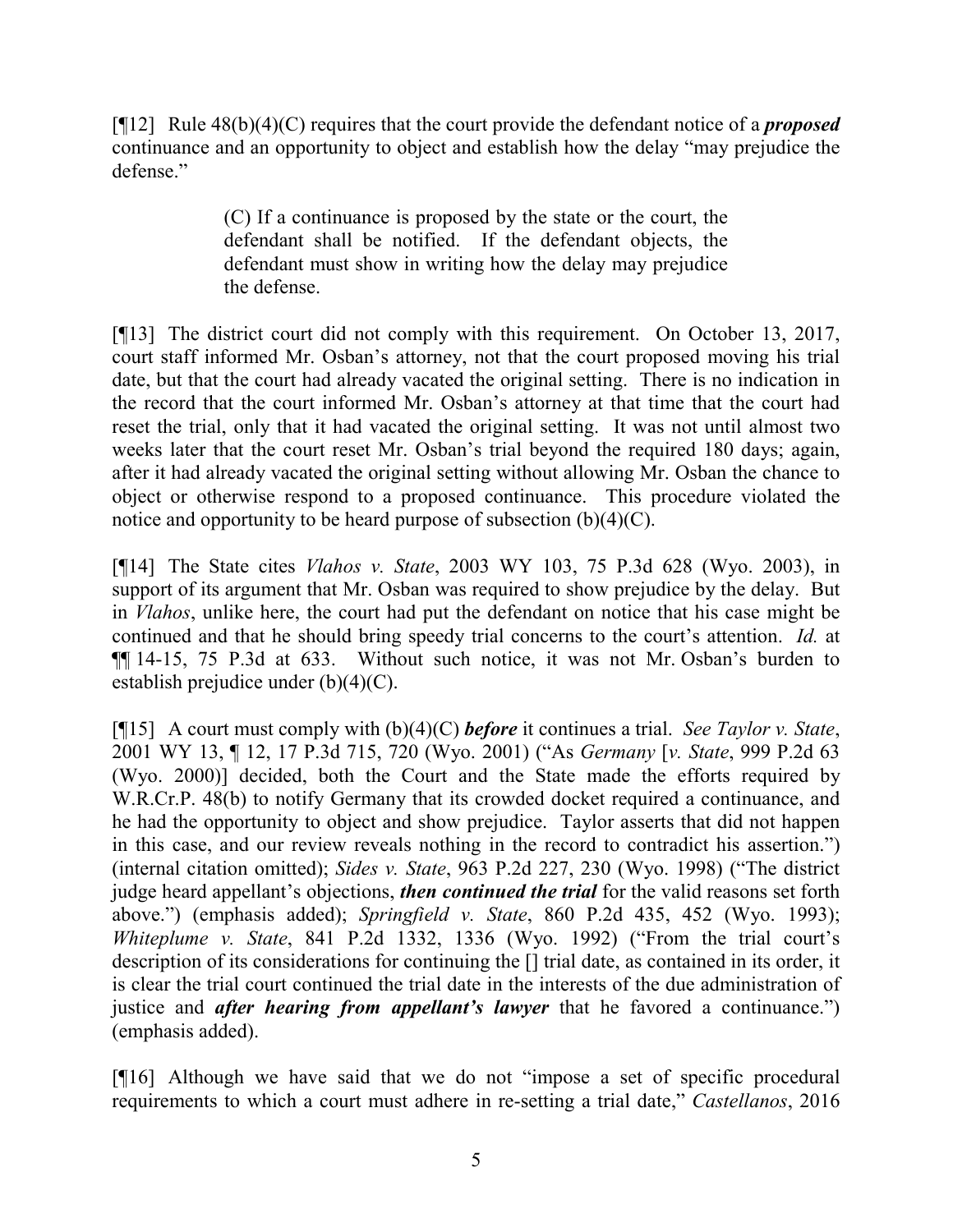WY 11,  $\parallel$  63, 366 P.3d at 1298, the requirement that a court wait for the defendant's response before ordering a continuance in the "due administration of justice" is critical to the effectiveness of the speedy trial rule, and should have been observed here. The district court should have described the facts related to its docket, made an appropriate finding that a continuance was proposed in the due administration of justice, and immediately notified Mr. Osban so he could object and present evidence of any prejudice he may suffer. Because that is not what happened, Mr. Osban's right to speedy trial was violated.

[¶17] Mr. Osban's conviction and sentence are reversed and remanded to the district court. $5$ 

<span id="page-6-0"></span> <sup>5</sup> On April 11, 2017, Mr. Osban's attorney filed a written demand for speedy trial. Under Rule 48(b)(7), a dismissal for violating Rule 48 precludes re-prosecution.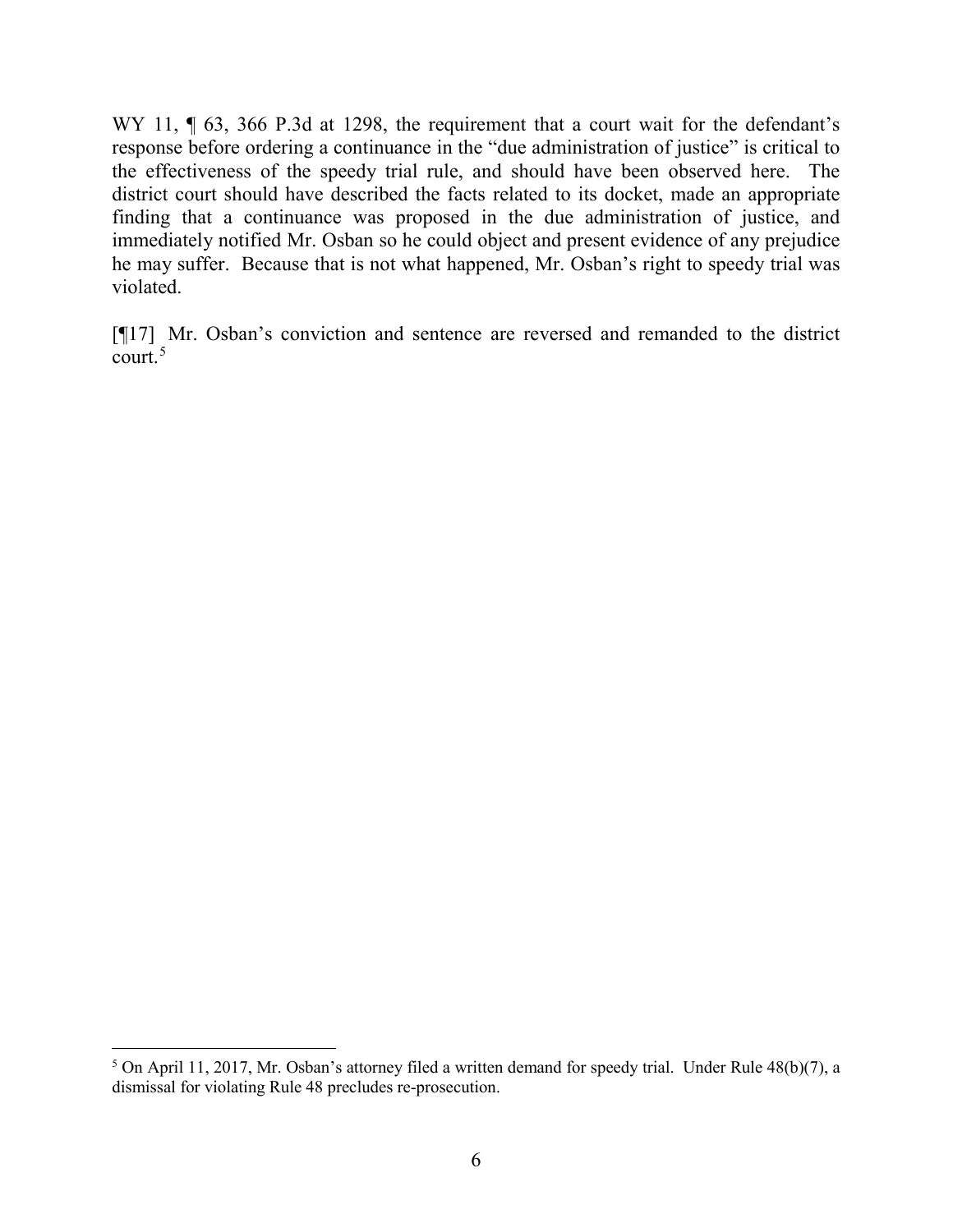# **KAUTZ, J., dissenting, in which BOOMGAARDEN, J., joins.**

[¶18] I respectfully dissent. The district court adequately complied with W.R.Cr.P. 48.

[¶19] Rule 48(b)(4)(B)(iii) permits continuances exceeding 180 days after arraignment if (1) required in the due administration of justice, and (2) the defendant will not be substantially prejudiced. The record in this case unequivocally demonstrates that each of these requirements was satisfied in Mr. Osban's case. The rule creates some procedural requirements for trial continuances exceeding 180 days from arraignment, when, as here, the continuance is "proposed" by the court. In such a circumstance, the defendant (1) must be notified, and (2) given the opportunity to object. Rule  $48(b)(4)(C)$ . The record indicates that each of these requirements was met in Mr. Osban's case.

### *Required in the Due Administration of Justice*

[¶20] Some district courts have heavy criminal dockets and must "stack" criminal trial settings. Reality dictates that only one case set for trial on the stacked date can actually go to trial, and the others must either be resolved without a trial or be continued to a later trial date. When such a continuance is necessary beyond the 180-day limit of Rule 48, we have recognized those continuances as "required in the due administration of justice." *See, e.g.*, *Germany v. State,* 999 P.2d 63 (Wyo. 2000), *Taylor v. State,* 2001 WY 13, 17 P.3d 715 (Wyo. 2001). Considering the district courts' caseloads, it is appropriate that Rule 48 provide an exception for such continuances.

[¶21] Here, the district court issued a Criminal Case Management Order on May 8, 2017, which stated that the case was on a trial stack and required counsel to confer and advise the court about prioritization of stacked cases for trial. Initially, Mr. Osban's case was one of 23 cases set for trial on August 14, 2017. After a scheduling conference on July 7, 2017, the district court reset 13 of those cases, including Mr. Osban's, for trial on September 11, 2017. By August 7, 2017, 24 other cases (the original 13 plus 11 others) were set for trial on September 11, 2017. The district court again held a scheduling conference for all of those cases and reset 11 cases for trial on October 16, 2017. Mr. Osban's case, however, was scheduled with nine others for a second scheduling conference held on September 1, 2017. Following that meeting with counsel, the district court added six of those nine cases, including Mr. Osban's, to the October 16, 2017 setting. Although cases were dropping off the trial stack, new cases were added, so by mid-September there were 24 cases scheduled to go to trial on October 1[6](#page-7-0), 2017.<sup>6</sup> On

<span id="page-7-0"></span><sup>&</sup>lt;sup>6</sup> The circumstances here beg the question of how a single district judge can provide speedy trial to all criminal defendants, while also handling juvenile cases (which have a higher scheduling priority by law), domestic cases, and civil cases. The Court's weighted caseload statistics indicate that in FY2018 the First Judicial District needed 4.59 district judges to handle the number of cases in that district but had only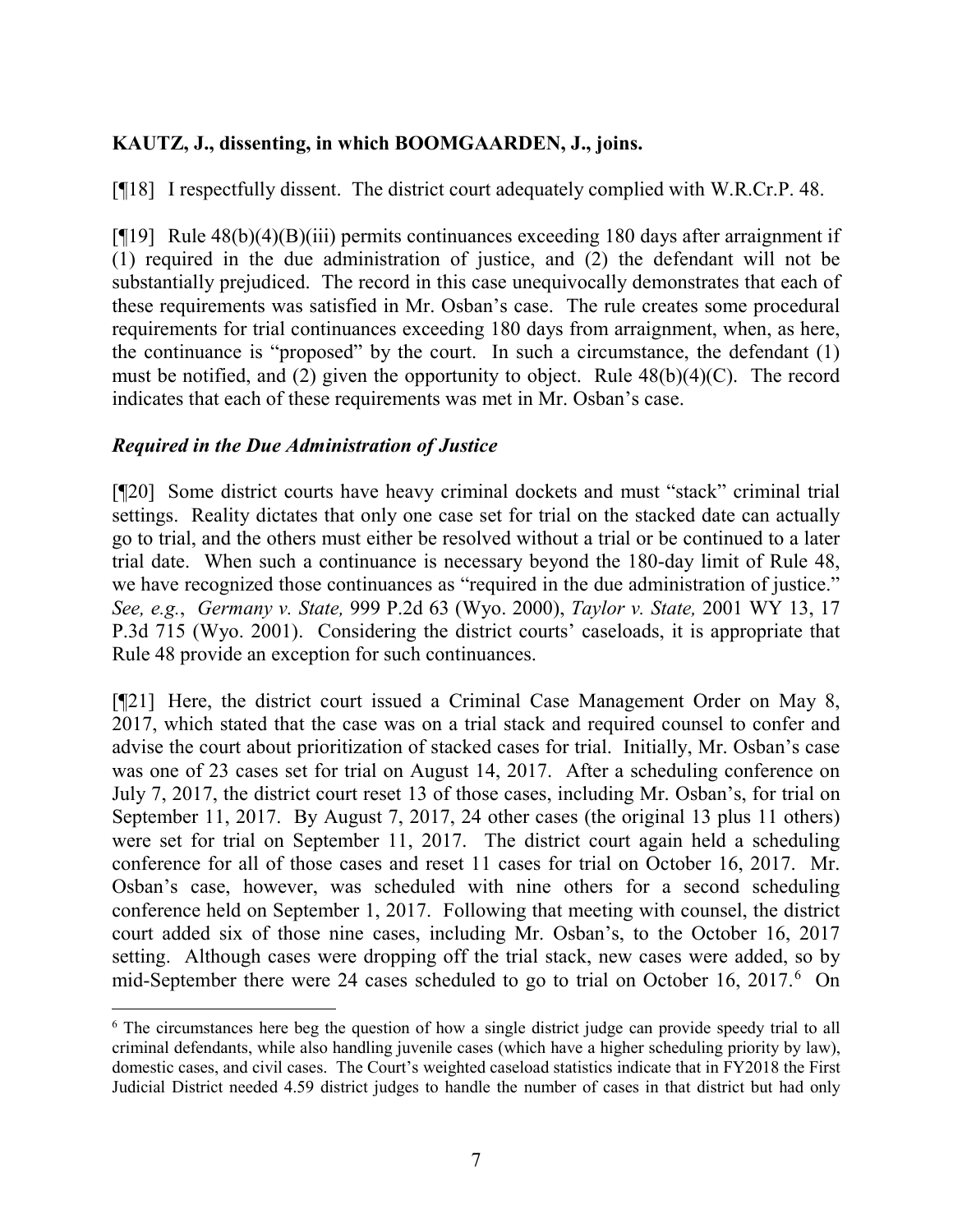September 22, 2017, the district court held another scheduling conference and reset many of those cases for later trial dates. However, it noted that the next available trial date would go beyond the Rule 48 time and kept Mr. Osban's case and ten others set for October 16, 2017.

[¶22] On October 2, 2017, the State requested witness subpoenas for Mr. Osban's trial. (Presumably, it also requested subpoenas for the other ten cases also set for trial on October 16, 2017). That same day, the State requested a bench warrant for Mr. Osban because it claimed he had violated conditions of his bond. The court issued that warrant on October 5, 2017, and the clerk of court provided a copy of the warrant to Mr. Osban's counsel on October 6, 2017. Although Mr. Osban's counsel advised him to turn himself in, Mr. Osban did not do so until October 12, 2017. During that time, counsel and the district court had to evaluate which of 11 cases would go to trial on October 16, 2017, and which would have to be continued so that proper preparation occurred for trial, and so that witnesses for other cases could be notified.

[¶23] Mr. Osban's counsel advised the district court that his client was in jail on Friday, October 13, 2017. Court staff told counsel that the Monday, October 16, 2017 trial setting for Mr. Osban had been vacated the previous day. One of the other cases set for October 16, 2017 went to trial. The district court held another scheduling conference on October 20, 2017, at which it re-set Mr. Osban's trial for November 13, 2017. Mr. Osban's attorney participated in that hearing. The district court issued a written order reciting the decisions made at the scheduling conference on October 25, 2017.

[¶24] These facts make it clear that continuance of Mr. Osban's trial past November 1, 2017, "was required in the due administration of justice." The district court faced a nearly impossible task of getting defendants to trial, particularly in light of its other obligations. The court conducted five scheduling conferences for Mr. Osban and others in an effort to get cases to trial timely. There were 11 cases scheduled for trial before a single judge, in a single courtroom, on October 16, 2017. The due administration of justice required the district court to continue ten of the cases set for that date.

# *No Substantial Prejudice to Mr. Osban*

[¶25] Nothing in the record indicates that on October 12, 2017, or on October 20, 2017, a continuance to November 13, 2017 would result in any substantial prejudice to Mr. Osban. In fact, Mr. Osban cannot point to any prejudice resulting from the delay, even when the continuance is viewed in hindsight.

 $\overline{a}$ three judges. In FY2018 (including the time frame relevant to this case), those three district judges were assigned 320 civil cases, 75 adoptions, 541 divorces, 747 other domestic relations cases, 284 juvenile cases, 36 appeals and 25 termination of parental rights cases in addition to 499 felony cases.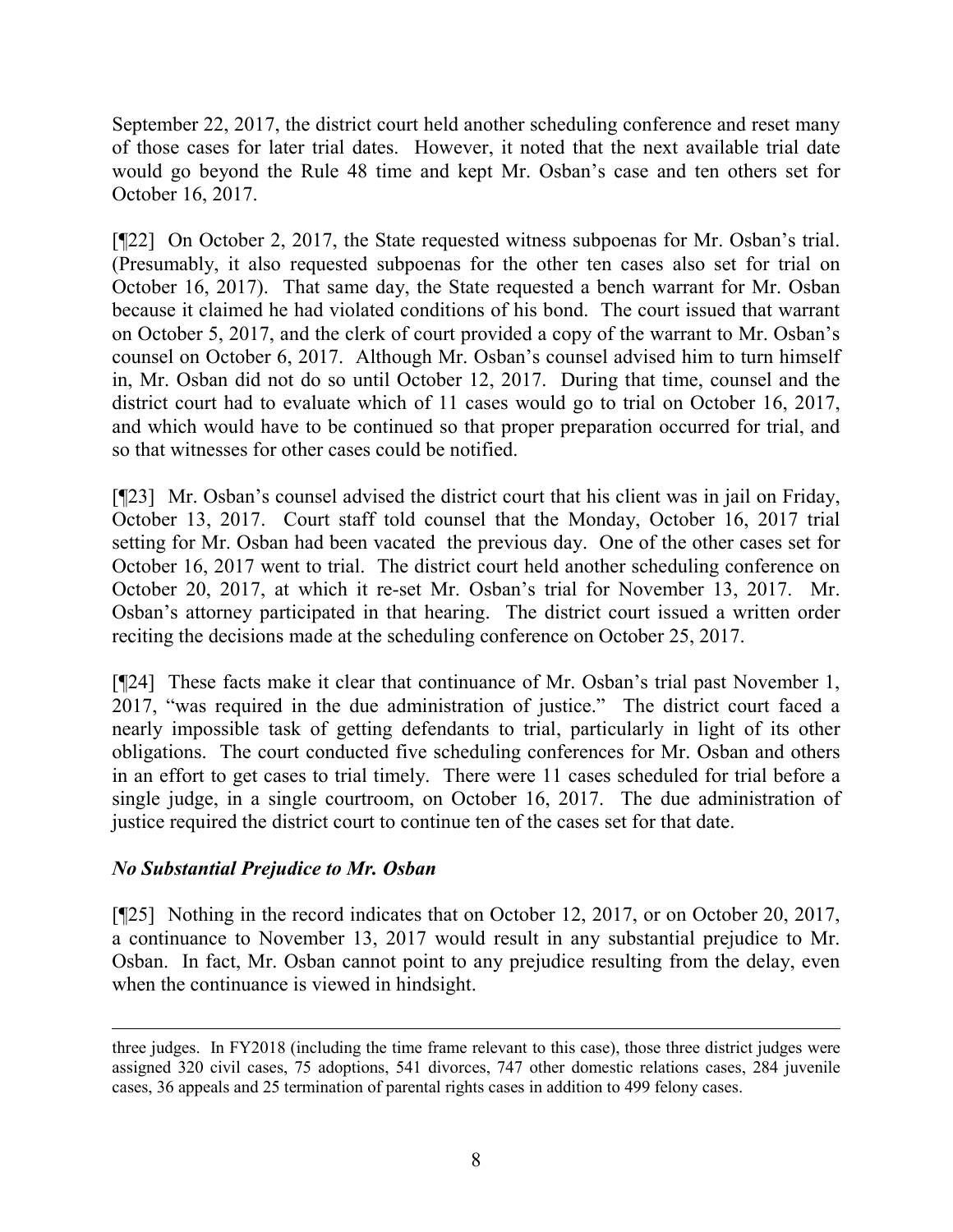[¶26] Mr. Osban argues that he was prejudiced by the anxiety he suffered in not knowing when his trial would occur. The only time he would have been uncertain about a trial date was from October 13 to October 20, 2017. The stress or anxiety about a trial setting for a week cannot constitute "substantial prejudice." This is especially true where, as here, the court had evidenced its awareness of the Rule 48 deadline. He also complains that he lost his liberty and some property due to his various bond violations and revocations. Of course, those are consequences of his bond violations, and are not prejudice suffered as a result of his trial date.

[¶27] The record shows that Mr. Osban was not prejudiced by any continuance. He has not pointed to any part of his defense which was affected in any manner by moving his trial to a date two weeks beyond the Rule 48 time. To the contrary, three weeks before the continuance Mr. Osban's counsel stated, "I'm not in a rush to try it on the 16th of October," making a tacit acknowledgment that no prejudice would result from resetting the trial.

# *Notice to Mr. Osban*

 $[928]$  Rule 48(b)(4)(C) requires that when a continuance beyond 180 days after arraignment is proposed by the court, "the defendant shall be notified." There is no doubt that the defendant was notified here. At a hearing on September 22, 2017, the district court told Mr. Osban's counsel that any continuance past October 16, 2017 would result in a trial beyond the Rule 48 time. The district court's staff then notified counsel on October 12, 2017 that the continuance had occurred. Mr. Osban's attorney participated in a scheduling conference on October 20, 2017 when the trial was reset for November 13, 2017. Finally, the court provided counsel with a written order moving the trial to November 13, 2017.

# *Opportunity to Object*

[¶29] Rule 48 implies that a defendant be given the opportunity to object to a continuance beyond 180 days after arraignment. Logically, the opportunity must exist before the 180 days has passed, so the trial court can consider the objection with any prejudice claimed by the defendant in time to provide a trial within 180 days. Mr. Osban had the opportunity to object well before the Rule 48 time expired. His counsel knew of the continuance 18 days before that, on October 13, 2017. He participated in a scheduling conference on October 20, 2017 and received a written order on October 25, 2017. However, Mr. Osban's attorney did not object before the time expired. Rule 48 requires objections to include a written showing of "how the delay may prejudice the defense." Mr. Osban had two and one-half weeks to do so, but did not.

[¶30] An objection would have given the district court the opportunity to consider the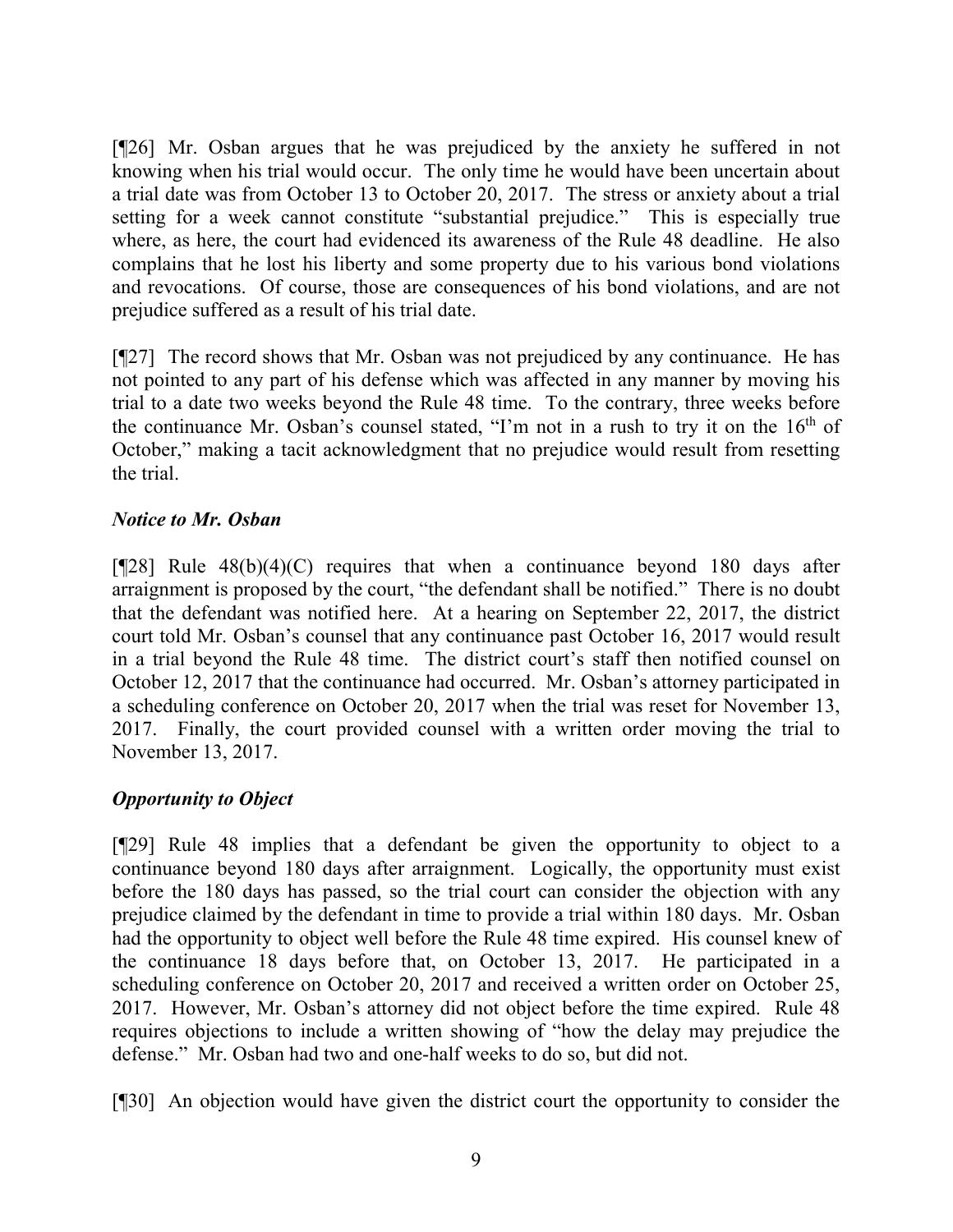prejudice alleged by Mr. Osban and determine whether a continuance under Rule  $48(b)(4)(B)(iii)$  was appropriate. Mr. Osban instead waited until the speedy trial deadline passed and then filed a motion to dismiss. *See Vlahos v. State*, 2003 WY 103, ¶ 19, 75 P.3d 628, 634 (Wyo. 2003) (trial court did not err in continuing trial when defendant had the opportunity to object and demonstrate prejudice under Rule 48(b)(4)(C) but did not do so, even when the notice resetting trial was filed over a month after the original trial date had passed and three weeks after the Rule 48(b) deadline had passed). Rule 48(b)(1) specifies that "it is the responsibility of the court, **counsel and the defendant** to insure that the defendant is timely tried." (emphasis added). Mr. Osban had the opportunity to timely object but did not do so.

[ $[$ ][31] The majority opinion relies heavily on the following language in Rule  $48(b)(4)(C)$ : "if a continuance **is proposed** by the state or the court, the defendant shall be notified." (emphasis added). It interprets the term "is proposed" as requiring a specific procedure whereby the court first informs a defendant that a continuance beyond the 180 days "is proposed," the defendant has some unspecified time to respond, and the court later enters an order continuing the trial beyond the Rule 48 deadline. This interpretation goes beyond the language of the rule. Rule 48 does not mandate "a set of specific procedural requirements to which a court must adhere in re-setting a trial date." *Castellanos*, ¶ 63, 366 P.3d at 1298.

[¶32] The multi-step process envisioned by the majority requires that the trial court "wait for the defendant's response before ordering a continuance." That process would complicate the court's management of its stacked settings, add to the workload of the trial court, require consideration of continuances earlier, and, in total, make the process inefficient.

[¶33] Until the 180-day limit expired on November 1, 2017, the district court's trial settings were always subject to review and resetting. They were "proposed" continuances beyond the deadline and could have been adjusted if appropriate. The trial judge did not create an unchangeable trial setting, but by ordering a continuance, "proposed" a setting that went beyond the Rule 48 time.

# *Unavailability Order*

[¶34] The district court held a scheduling conference on October 20, 2017, and at that conference set Mr. Osban's trial for November 13, 2017. It issued a written order from that hearing on October 25, 2017. The written order addresses numerous cases on the court's trial stack and indicates an obvious effort to manage the docket in the due administration of justice. Also on October 25, 2017, however, the district court issued a separate order addressing only Mr. Osban's case. That order states that it was necessary to schedule a new trial date for Mr. Osban because he "absconded in violation of his bond " but then set the trial for November 13, 2017, just as the prior order had.